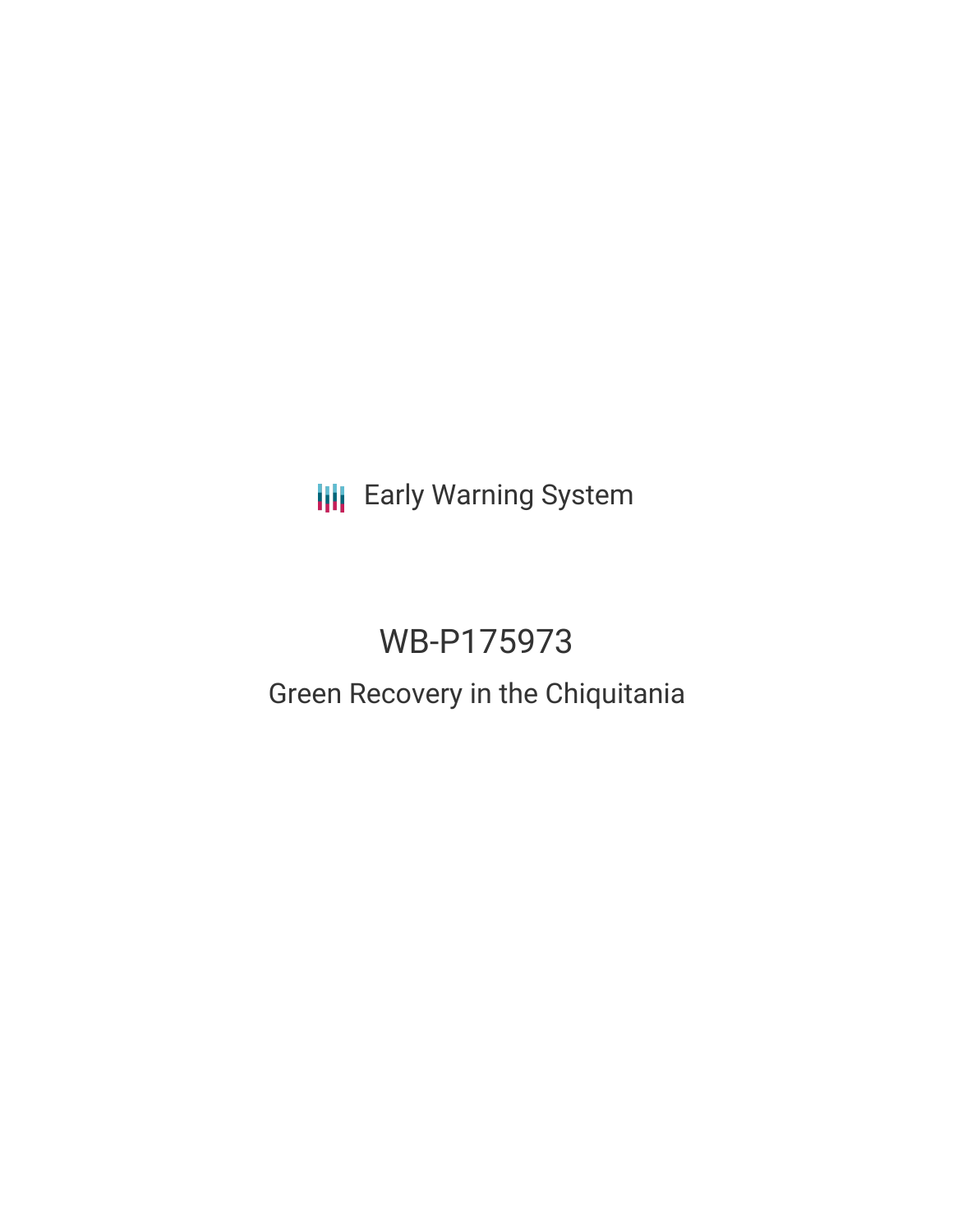

| <b>Countries</b>               | Bolivia                        |
|--------------------------------|--------------------------------|
| <b>Specific Location</b>       | Chiquitania                    |
| <b>Financial Institutions</b>  | World Bank (WB)                |
| <b>Status</b>                  | Pipeline                       |
| <b>Bank Risk Rating</b>        |                                |
| <b>Sectors</b>                 | <b>Climate and Environment</b> |
| <b>Investment Amount (USD)</b> | \$80.00 million                |
| <b>Project Cost (USD)</b>      | \$80.00 million                |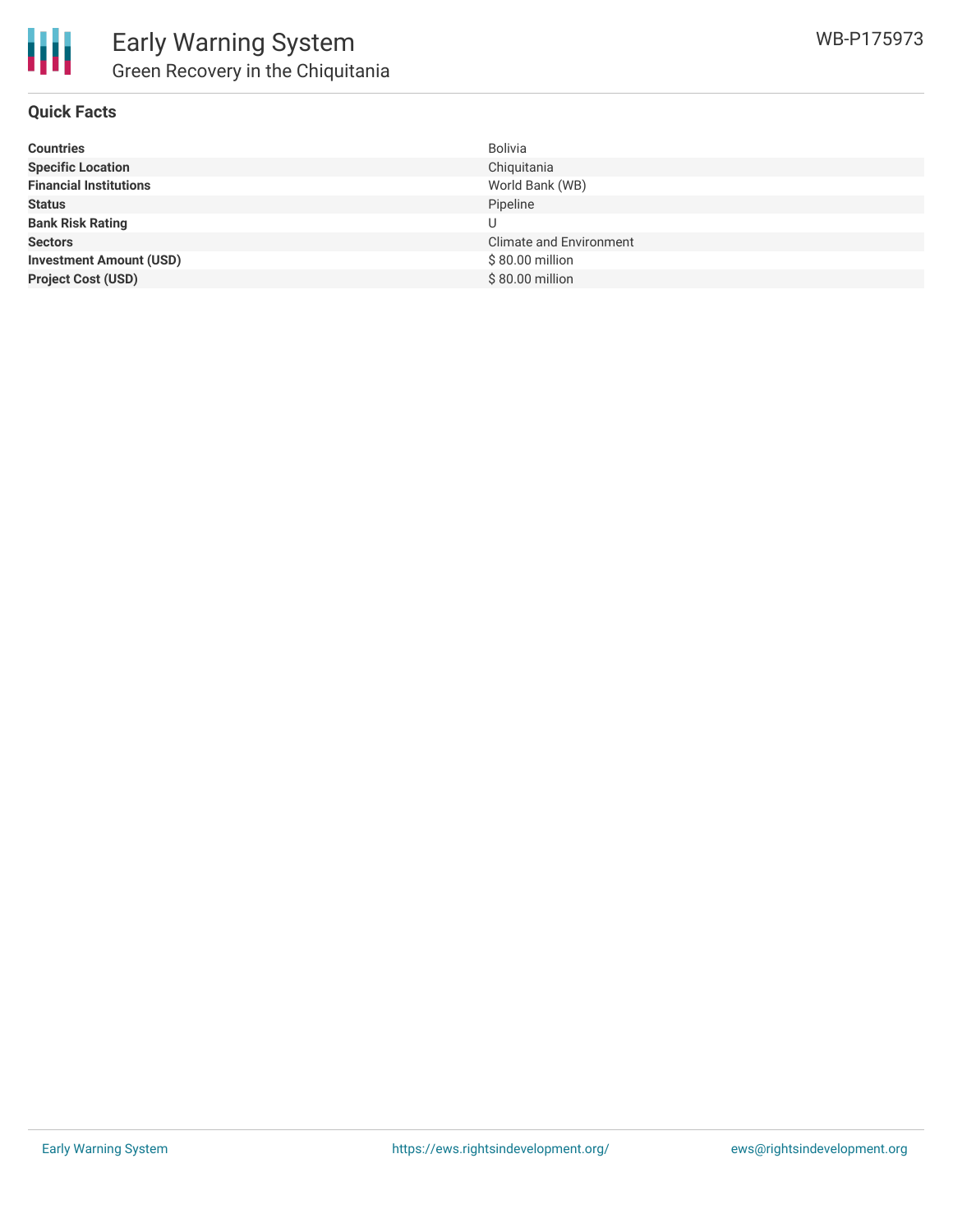

## **Project Description**

According to the Bank, the Project Development Objective is to restore ecosystem services and improve enabling conditions for sustainable landscape m anagement in selected areas of the Chiquitania ecosystem.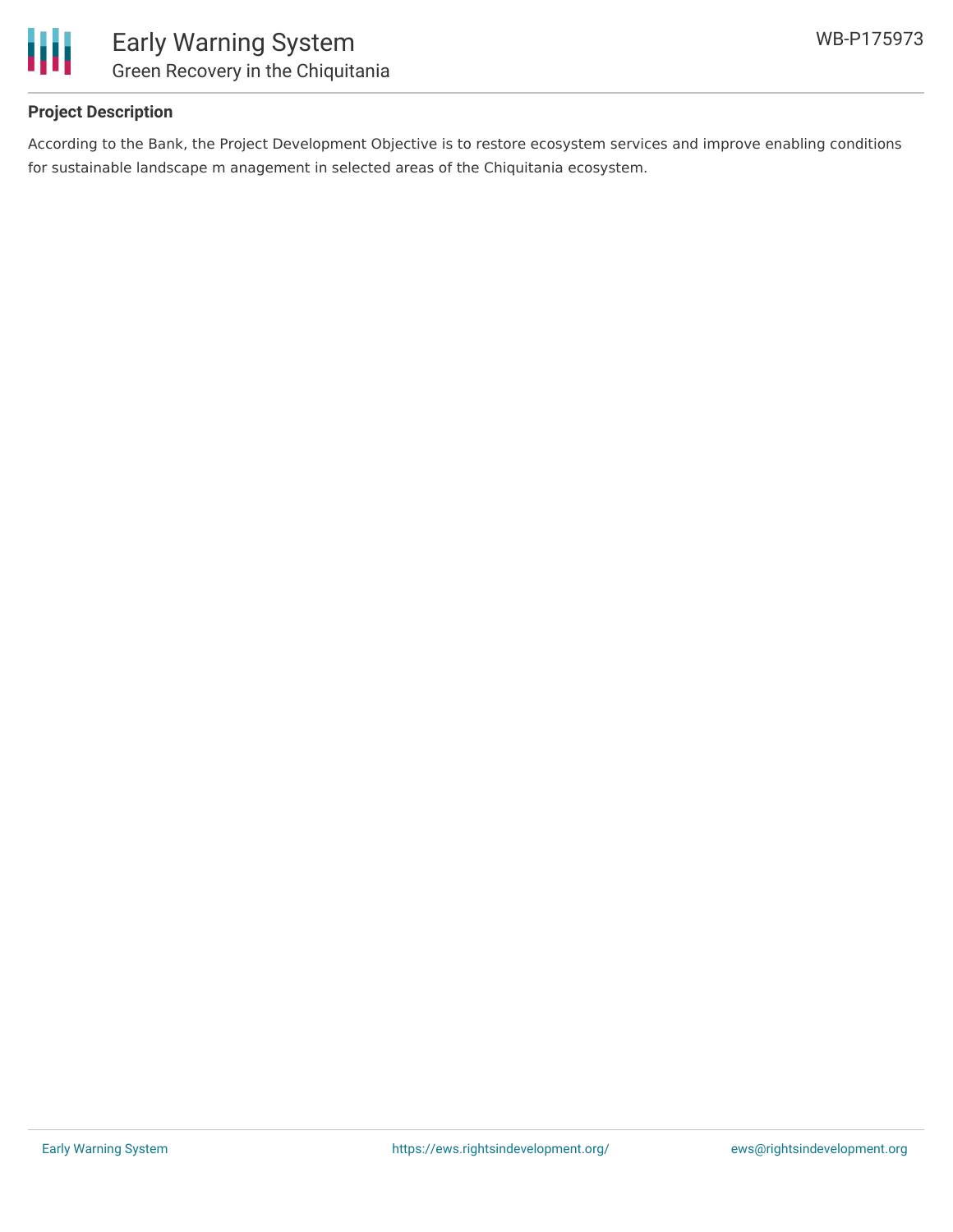

### **Investment Description**

World Bank (WB)